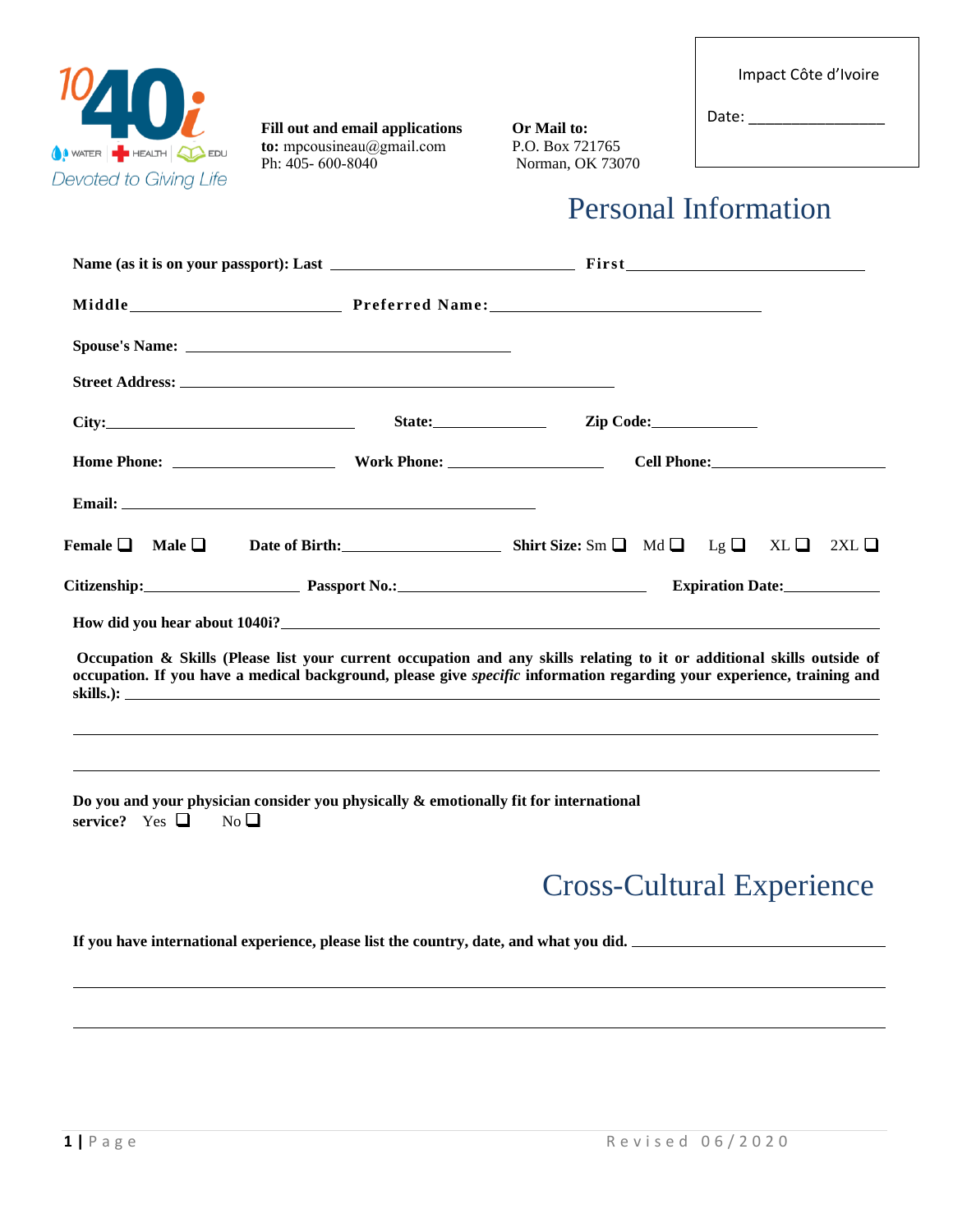### References

## **NAME RELATIONSHIP ADDRESS PHONE EMAIL** 1. 2.  $3.$

**Please provide information below on three persons to whom we can send a reference form. (No family members.)**

## Applicant's Statement of Health Responsibilities and Risks

I am applying for consideration as a volunteer with The 1040 Initiative (hereafter referred to as 1040i). In connection with volunteering for this service, I have or will discuss with the staff of 1040i the health care responsibilities I will have and the health care risks I may face.

I understand certain dangers resulting from my travel in the pursuit of voluntary service are unforeseeable, such as, but not limited to, illness without access to adequate medical facilities; political unrest resulting in injury, imprisonment, or death; accidents; and hostilities resulting in kidnapping or being unable to return to home. I understand this list of dangers is not comprehensive.

I understand such dangers are beyond the control of 1040i, but still desire to volunteer my services. I recognize the policies of 1040i prohibit intervention on my behalf should hostage-taking or a kidnap-for-ransom situation arise. I understand 1040i will not pay any amount to remedy my situation should this occur, including the payment of ransom or bribes.

I understand many United States insurance policies do not cover individuals outside the United States and I am responsible for and will secure medical insurance to cover my activities on the trip, hospitalization or evacuation.

I understand traveling, living, and working abroad may present health risks through illness or accident greater than those I may encounter in the United States. I know access to effective medical care may be difficult abroad. I assume the responsibility to familiarize myself and talk with my personal physician regarding the risks attendant upon traveling, living, and working in the areas to which I will be going.

I also understand I must take reasonable steps to minimize foreseeable risks to my health, and that of others, by taking necessary precautions before and while traveling, living, and working abroad. I will adhere to the health and safety practices, policies, and precautions in any community I join or visit. I will be responsible for taking a sufficient quantity of needed medications on the trip. I understand prescriptions must be in their original container to avoid problems at customs.

I realize there are health risks that can be encountered overseas including, among others, the risks of contracting Hepatitis and Acquired Immune Deficiency Syndrome (AIDS). I am aware AIDS can be contracted through bodily fluids.

Electronic Signature:Date: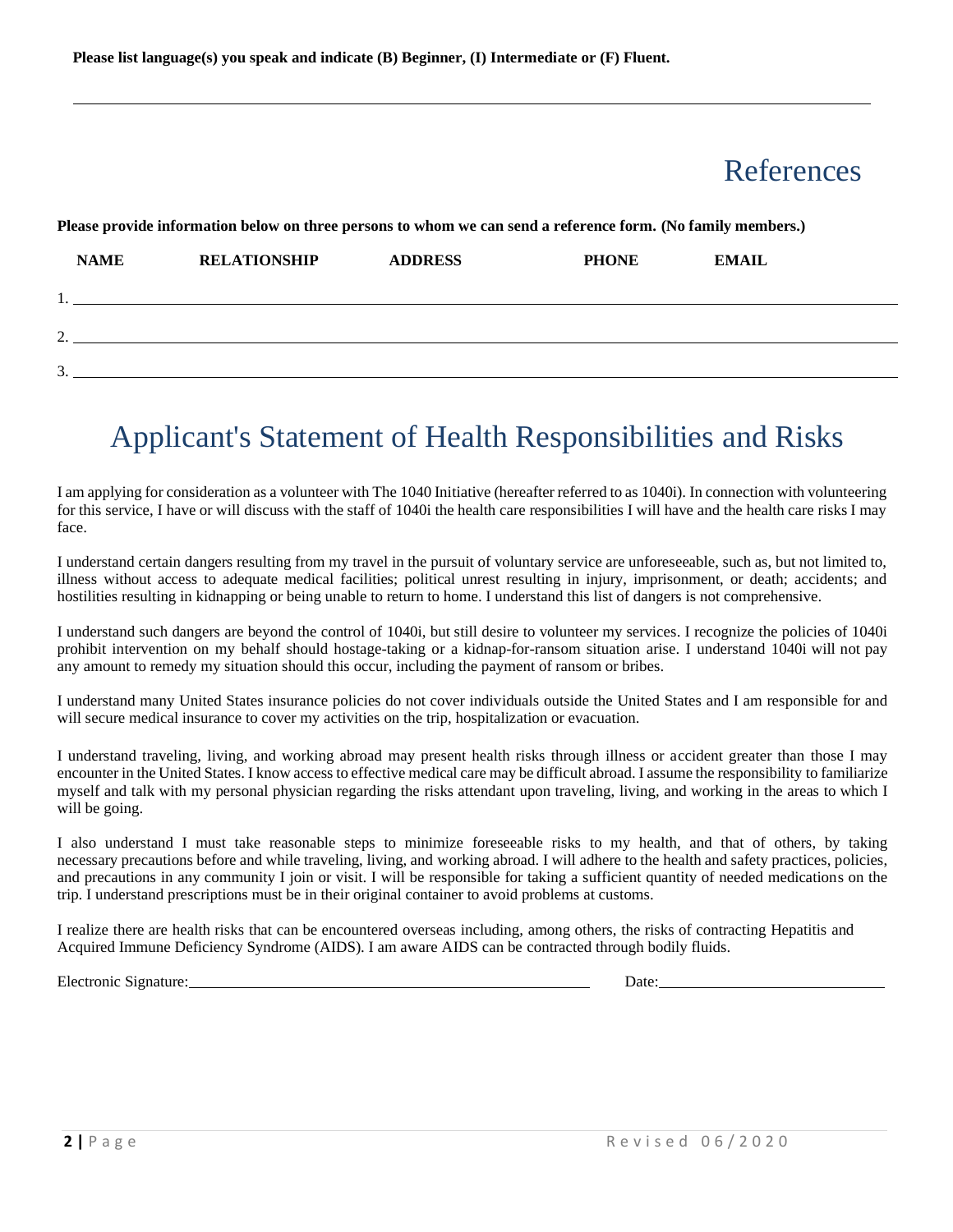## Applicant's Emergency Contacts

|                                                                                                                                                                                                                                      | First Name: Last Name: Last Name: Last Name: Last Name: Last Name: Last Name: Last Name: Last Name: Last Name: Last Name: Last Name: Last Name: Last Name: Last Name: Last Name: Last Name: Last Name: Last Name: Last Name: L |  |
|--------------------------------------------------------------------------------------------------------------------------------------------------------------------------------------------------------------------------------------|--------------------------------------------------------------------------------------------------------------------------------------------------------------------------------------------------------------------------------|--|
|                                                                                                                                                                                                                                      |                                                                                                                                                                                                                                |  |
| Home Phone: <u>and the second of the second second second second second second second second second second second second second second second second second second second second second second second second second second secon</u> |                                                                                                                                                                                                                                |  |
|                                                                                                                                                                                                                                      |                                                                                                                                                                                                                                |  |
|                                                                                                                                                                                                                                      |                                                                                                                                                                                                                                |  |
|                                                                                                                                                                                                                                      | n " "CHOC J I AT DIJ I' LII DI DODA                                                                                                                                                                                            |  |

 $\overline{\phantom{0}}$ 

\_\_\_\_\_\_\_\_\_\_\_\_\_\_\_\_\_\_\_\_\_\_\_\_\_\_\_\_\_\_\_\_\_\_\_\_\_\_\_\_\_\_\_\_\_\_\_\_\_\_\_\_\_\_\_\_\_\_\_\_\_\_\_\_\_\_\_\_\_\_\_\_\_\_\_\_\_\_\_\_\_\_

Insurance Beneficiary, if different than above: (Name, Relationship, Address, Phone, DOB)

# Applicant Checklist

#### **If any of the below information in not included in the application it will be considered incomplete. Incomplete applications will NOT be accepted. We do however, understand that some of you may not have a passport or know you blood type at this time. Please note this in the appropriate locations.**

- Mail to: 1040i, PO Box 721765, Norman, OK 73070 or Email to: [mpcousineau@gmai](mailto:Sabrina@1040i.org)l.com
- Signature on page 2 Applicant's Statement of Health Responsibilities and Risks
- Signature on page 3
- **Emergency Contact Information**
- $\Box$  Medical History Completed
- $\Box$ Release and Waiver of Liability Signed and notarized
- Instructions in Event of Death Overseas Signed and notarized
- **The a** non-returnable photograph of yourself or email your picture to [mpcousineau@gmai](mailto:Sabrina@1040i.org)l.com
- $\Box$  Include a photocopy of your passport or email it to [mpcousineau@gmail.com](mailto:Sabrina@1040i.org). If you do not have a passport, you will need obtain one prior to the booking of your air travel.

The statements I have given above and in all supporting documents are true and express my desire to serve as a volunteer with The 1040 Initiative.

I hereby authorize 1040i to correspond with and seek information about me from the provided references and any other persons 1040i feels would be of assistance in evaluating me as an applicant for international volunteer service. I understand 1040i will review my application and all supporting documents and information to make its decisions regarding appointment. I agree the information on this application may be shared with 1040i staff and 1040i partners during the placement process.

I understand if I am appointed for volunteer service by 1040i, I will serve subject to the authority of 1040i to regulate the terms of my service and to terminate my service at any time. I also have the right to terminate my service if I deem it necessary. I will support the project as well as carry out the policies and programs of 1040i, abide by its rules and decisions, and cooperate with its board of directors and staff, as well as with international partners.

I have read, understood, and agree to abide by all the statements on this application and have provided truthful and accurate information in response to the questions, to the best of my knowledge.

Electronic Signature: Date: Date: Date: Date: Date: Date: Date: Date: Date: Date: Date: Date: Date: Date: Date: Date: Date: Date: Date: Date: Date: Date: Date: Date: Date: Date: Date: Date: Date: Date: Date: Date: Date: Da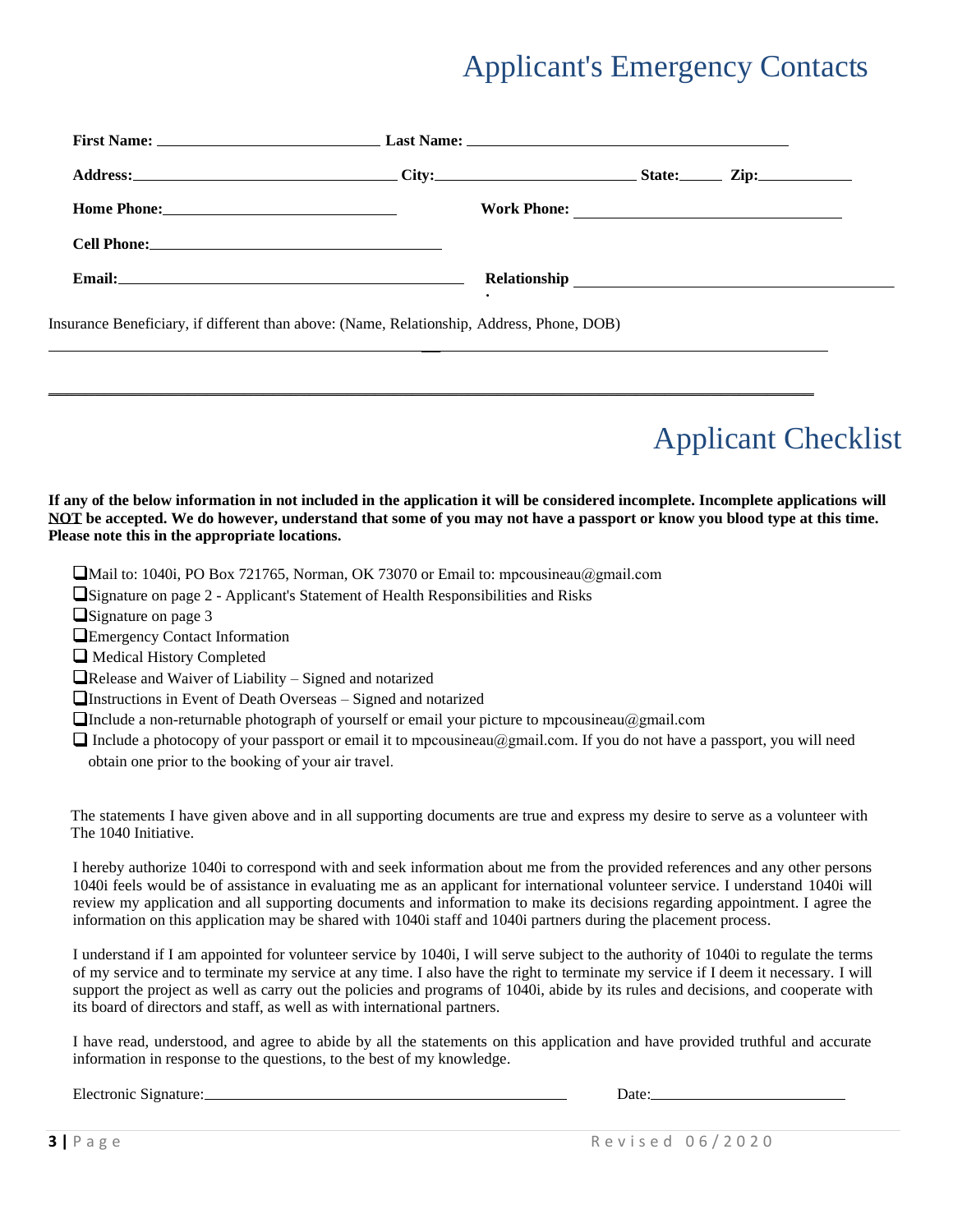## **1040i MEDICAL HISTORY FORM**

|                  | Date of Birth: __________________________ |                                                                                               |  |  |  |  |
|------------------|-------------------------------------------|-----------------------------------------------------------------------------------------------|--|--|--|--|
|                  |                                           | Height: Weight: _________                                                                     |  |  |  |  |
|                  |                                           |                                                                                               |  |  |  |  |
|                  |                                           |                                                                                               |  |  |  |  |
|                  |                                           |                                                                                               |  |  |  |  |
|                  |                                           | HAVE YOU EVER HAD OR DO YOU NOW HAVE: (Yes answers must be explained at the end of the form.) |  |  |  |  |
| <b>YES</b>       | <b>NO</b>                                 |                                                                                               |  |  |  |  |
| $\Box$           |                                           | $\Box$ Tuberculosis                                                                           |  |  |  |  |
| $\Box$           |                                           | $\Box$ Lived with someone who had tuberculosis                                                |  |  |  |  |
| ❏                |                                           | $\Box$ Coughed up blood                                                                       |  |  |  |  |
| ❏                |                                           | $\Box$ Asthma or any breathing problems                                                       |  |  |  |  |
| $\Box$           |                                           | $\Box$ Shortness of breath                                                                    |  |  |  |  |
| $\Box$           |                                           | $\Box$ Wheezing or problems with wheezing                                                     |  |  |  |  |
| ❏                |                                           | $\Box$ Been prescribed or used an inhaler                                                     |  |  |  |  |
| □                |                                           | $\Box$ A chronic cough or cough at night                                                      |  |  |  |  |
| $\Box$<br>$\Box$ |                                           | $\Box$ Sinusitis                                                                              |  |  |  |  |
| ❏                |                                           | $\Box$ Hay fever<br>$\Box$ Chronic or frequent colds                                          |  |  |  |  |
| $\Box$           |                                           | $\Box$ Thyroid trouble or goiter                                                              |  |  |  |  |
| $\Box$           |                                           | $\Box$ Eye disorder or trouble                                                                |  |  |  |  |
| ❏                |                                           | $\Box$ Ear, nose, or throat trouble                                                           |  |  |  |  |
| $\Box$           |                                           | $\Box$ Loss of vision in either eye                                                           |  |  |  |  |
| $\Box$           |                                           | $\Box$ Worn contact lenses or glasses                                                         |  |  |  |  |
| $\Box$           |                                           | A hearing loss or wear a hearing aid                                                          |  |  |  |  |
| $\Box$           | ⊔                                         | Arthritis, rheumatism, or bursitis                                                            |  |  |  |  |
| $\Box$           | ⊔                                         | Recurrent back pain or any back problem                                                       |  |  |  |  |
| $\Box$           | ❏                                         | Numbness or tingling                                                                          |  |  |  |  |
| $\Box$           | ⊔                                         | Loss of finger or toe                                                                         |  |  |  |  |
| $\Box$           | ❏                                         | Foot trouble                                                                                  |  |  |  |  |
| $\Box$           | ❏                                         | Impaired use of arms, legs, hands or feet                                                     |  |  |  |  |
| ❏<br>$\Box$      |                                           | Swollen or painful joint(s)<br>Knee trouble                                                   |  |  |  |  |
| $\Box$           | ⊔<br>⊔                                    | Arthroscopy or use of a scope on any bone or joint                                            |  |  |  |  |
|                  |                                           |                                                                                               |  |  |  |  |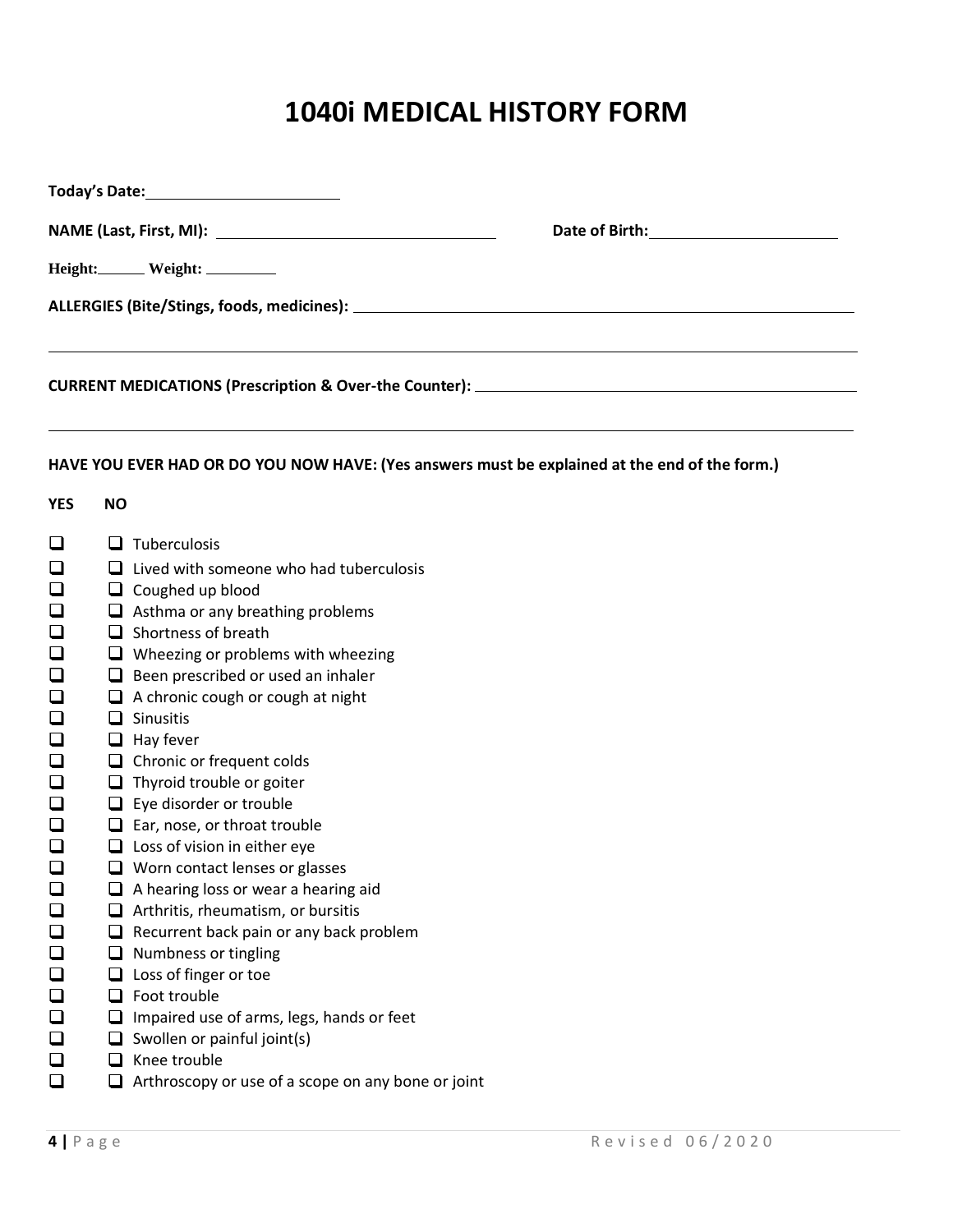| HAVE YOU EVER HAD OR DO YOU NOW HAVE: I |  |  |  |  |  |  |  |  |  |
|-----------------------------------------|--|--|--|--|--|--|--|--|--|
|-----------------------------------------|--|--|--|--|--|--|--|--|--|

#### **YES NO**  $\Box$

□  $\Box$  $\Box$ 

 $\Box$  $\Box$ 

 $\bar{a}$ 

 $\Box$  $\Box$  $\bar{\mathbf{q}}$  $\Box$  $\Box$  $\Box$  $\Box$  $\Box$  $\bar{\Box}$ 

000

 $\Box$ 

 $\Box$ 

 $\Box$  $\Box$  $\Box$  $\bar{\Box}$ 

000

 $\Box$ 

 $\Box$ 

 $\Box$  $\Box$  $\Box$  $\Box$  $\Box$ 

❏

- $\Box$  Any need to use corrective devices such as prosthetic devices, knee brace(s), back support(s), lifts or orthotics, etc.
- □  $\Box$  Bone, joint or other deformity
	- $\Box$  Plate(s), screw(s), rod(s) or pin(s) in any bone
	- $\Box$  Broken bone(s) (cracked or fractured)
	- $\Box$  Adverse reaction to serum, food, insect stings or medicine
		- $\Box$  A recent unexplained gain or loss in weight
	- $\Box$  Currently in good health
	- $\Box$  Tumor, growth, cyst or cancer
	- $\Box$  Dizziness or fainting spells
	- $\Box$  Frequent or severe headaches
	- $\Box$  A head injury, memory loss or amnesia
	- $\Box$  Paralysis
	- $\Box$  Seizures, convulsions, epilepsy or fits
	- $\Box$  Car, train, sea or air sickness
	- $\Box$  A period of unconsciousness or concussion
	- $\Box$  Meningitis, Encephalitis or neurological problems
	- $\Box$  Rheumatic fever
	- $\Box$  Prolonged bleeding
	- $\Box$  Pain or pressure in the chest
	- $\Box$  Palpitation, pounding heart or abnormal heart beat
	- $\Box$  Heart trouble or murmur
	- $\Box$  High or low blood pressure
	- $\Box$  Nervous trouble of any sort
	- $\Box$  Loss of memory or amnesia, or Neurological symptoms
	- $\Box$  Frequent trouble sleeping
	- $\Box$  Depression or excessive worry
	- $\Box$  Been evaluated or treated for a mental condition
	- $\Box$  Attempted suicide
	- $\Box$  Used illegal drugs or abused prescription drugs
	- $\Box$  Frequent indigestion or heartburn
	- $\Box$  Stomach, liver, intestinal trouble or ulcer
	- $\Box$  Gall bladder trouble or gallstones
	- $\Box$  Jaundice or hepatitis (liver disease)
	- $\Box$  Rupture/hernia
	- $\Box$  Rectal disease, hemorrhoids or blood from rectum
	- $\Box$  Skin disease
	- $\Box$  Frequent or painful urination
	- $\Box$  High or low blood sugar
	- $\Box$  Kidney stone or blood in urine
	- $\Box$  Sugar or protein in urine

### **Have you been refused employment or been unable to hold a job or stay in school because of:**

- $\Box$  Sensitivity to chemicals, dust, sunlight, etc.
- $\Box$  $\Box$  Inability to perform certain motions
- $\Box$  $\Box$  Inability to stand, sit, kneel, lie down, etc.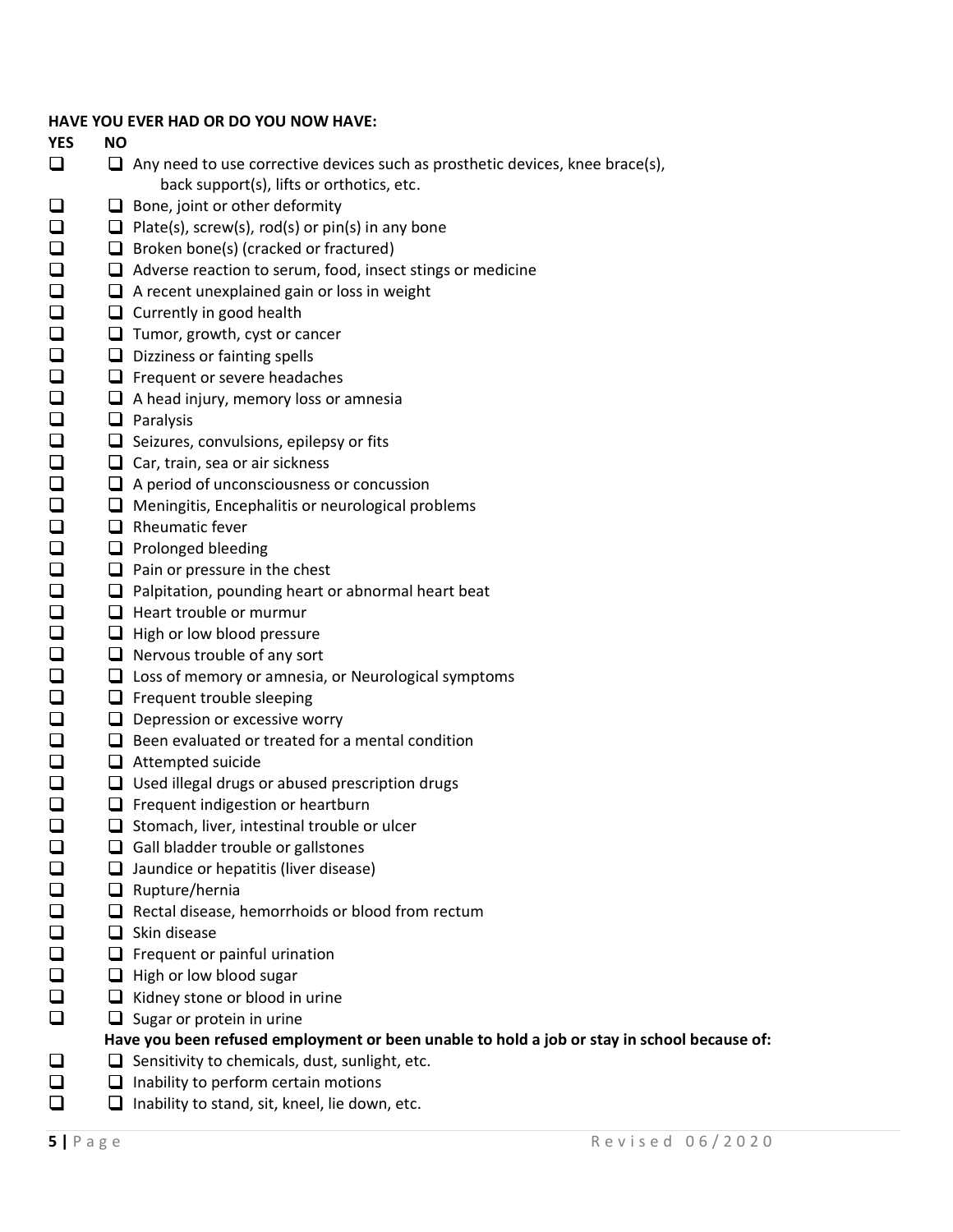| $\Box$ FEMALES: Treatment for a gynecological disorder |
|--------------------------------------------------------|
| $\Box$ A change of menstrual pattern                   |

A change of menstrual pattern

Any abnormal PAP smears

### **HAVE YOU EVER HAD OR DO YOU NOW HAVE:**

| <b>YES</b> | <b>NO</b>                                                                                                                                                    |                                                                                                                                                                                                                               |  |  |  |  |
|------------|--------------------------------------------------------------------------------------------------------------------------------------------------------------|-------------------------------------------------------------------------------------------------------------------------------------------------------------------------------------------------------------------------------|--|--|--|--|
| ❏          |                                                                                                                                                              | $\Box$ Other medical reasons (if yes, give reasons)                                                                                                                                                                           |  |  |  |  |
| ❏          |                                                                                                                                                              | $\Box$ Have you ever had, or have you been advised to have any operations or surgery? (If yes, describe and give age<br>at which occurred.)                                                                                   |  |  |  |  |
| □          | $\Box$ Have you consulted or been treated by clinics, physicians, healers, or other Practitioners within the past 5<br>years for OTHER THAN MINOR ILLNESSES? |                                                                                                                                                                                                                               |  |  |  |  |
| ❏          |                                                                                                                                                              | $\Box$ Have you ever had any illness or injury other than those already noted?                                                                                                                                                |  |  |  |  |
|            |                                                                                                                                                              | Blood Type _______________                                                                                                                                                                                                    |  |  |  |  |
|            |                                                                                                                                                              | EXPLANATION OF "YES' ANSWERS: New York of the Second State of the Second State of the Second State of the Second State of the Second State of the Second State of the Second State of the Second State of the Second State of |  |  |  |  |
|            |                                                                                                                                                              |                                                                                                                                                                                                                               |  |  |  |  |
|            |                                                                                                                                                              |                                                                                                                                                                                                                               |  |  |  |  |
|            |                                                                                                                                                              |                                                                                                                                                                                                                               |  |  |  |  |
|            |                                                                                                                                                              |                                                                                                                                                                                                                               |  |  |  |  |
|            |                                                                                                                                                              |                                                                                                                                                                                                                               |  |  |  |  |
|            |                                                                                                                                                              |                                                                                                                                                                                                                               |  |  |  |  |
|            |                                                                                                                                                              |                                                                                                                                                                                                                               |  |  |  |  |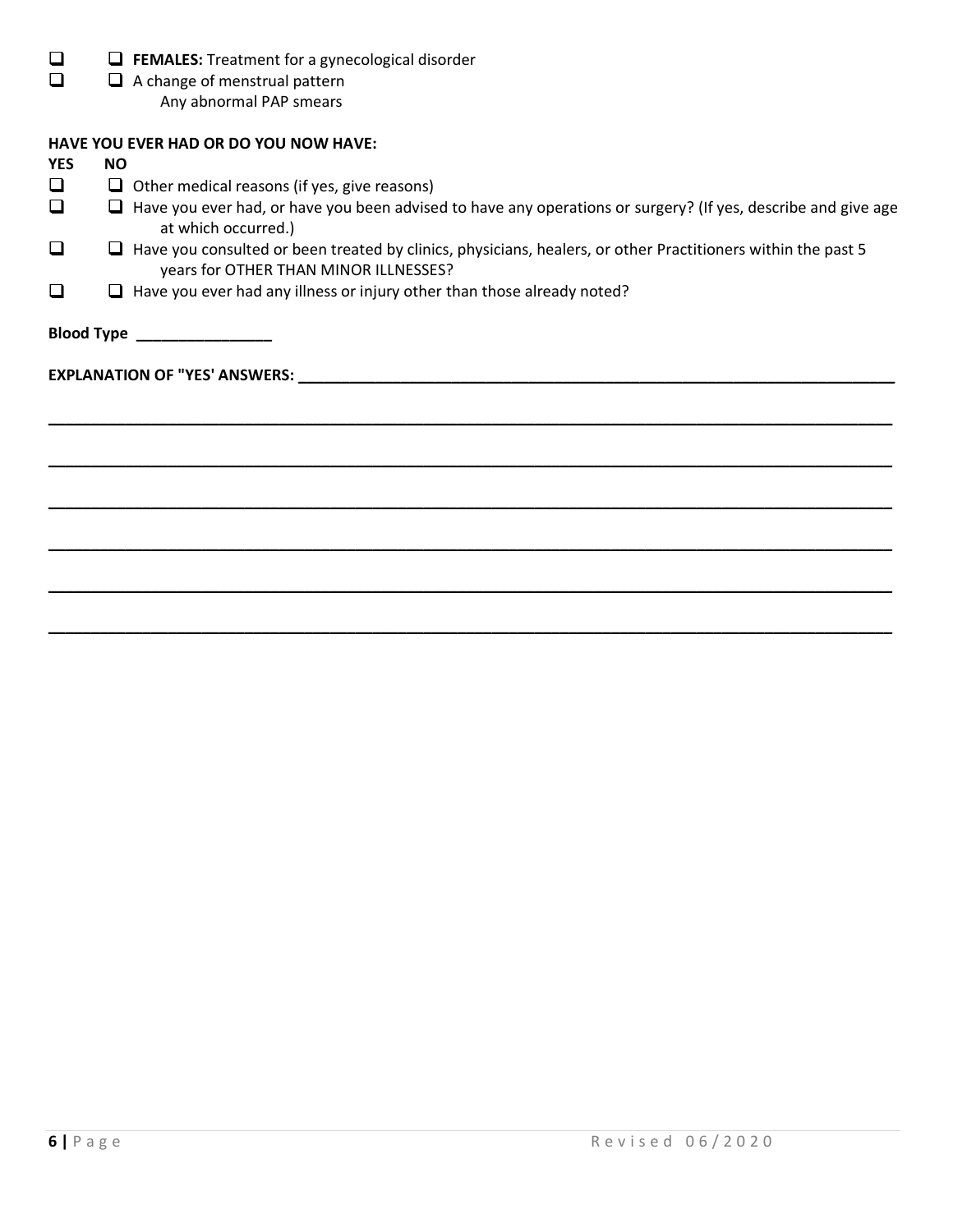#### **THE 1040 INITIATIVE RELEASE AND WAIVER OF LIABILTY (Must be notarized)**

This Release and Waiver of Liability (the "Release") is executed freely and voluntarily in favor of The 1040 Initiative, Inc. ("1040i"), its board of directors, and employees.

I understand my involvement and participation in the activities and work of The 1040 Initiative may include, but may not be limited to, traveling to and from other countries, traveling to and from cities and towns outside the United States of America, consuming the food and living in those accommodations available in the locations of whatever project 1040i may provide, and living and working in cultures and with people whose living conditions, social practices and values, as well as attitudes toward foreigners may be significantly different from those in my home country and culture.

I, as evidenced by my notarized signature below, release and forever discharge The 1040 Initiative, its board of directors, officers, and employees from any and all liability which arise from my participation in the activities of 1040i, whether from travel, bodily injury, illness, civil unrest, terrorism or otherwise.

I hereby authorize the administration of first-aid and/or emergency medical treatment rendered to me during my involvement and participation with 1040i. I hereby release and discharge 1040i from any claim which arises on account of any first-aid treatment or other medical services rendered to me in connection with an emergency or health problem during my participation with 1040i.

I understand and accept the policy of The 1040 Initiative to not pay ransom demands to kidnappers.

I hereby release 1040i and its agents and assigns all rights, for all purposes, in any photos or videos or images of myself and those I may have taken or captured during the project, including, but not limited to any type of depiction or portrayal of me or my likeness or my voice as well as any type of reproduction or iteration of such images or depictions or portrayals, ; and I release and waive any claims, future or present, known or unknown, that might arise against The 1040 Initiative, Inc. and its agents and assigns, to the extent that such claims are related in any way to such photos, videos, images or depictions of myself or photos, videos or images taken by myself and shared with the 1040 Initiative or any public medium.

This Release and Waiver of Liability shall be subject to and governed by the laws of the State of Oklahoma. I consent to the jurisdiction of the applicable courts in Cleveland County, Oklahoma.

#### **BY MY SIGNATURE BELOW, I AM EXPRESSLY DECLARING THAT I HAVE READ THE FOREGOING, AND THAT I UNDERSTAND AND ACCEPT THE TERMS OF THIS RELEASE AND WAIVER OF LIABILITY.**

Signature of participant, \_\_\_\_\_\_\_\_\_\_\_\_\_\_\_\_\_\_\_\_\_\_\_\_\_\_\_\_\_\_\_\_\_\_\_\_\_\_\_\_ Date: \_\_\_\_\_\_\_\_\_\_\_\_\_\_

| Date: |  |  |  |  |
|-------|--|--|--|--|
|-------|--|--|--|--|

Participant's name (printed):

*If participant is a minor (under the age of 18), the parent or legal guardian must also sign:* **I HAVE READ AND UNDERSTAND THIS WAIVER AND RELEASE.**

\_\_\_\_\_\_\_\_\_\_\_\_\_\_\_\_\_\_\_\_\_\_\_\_\_\_\_\_\_\_\_\_\_\_\_\_\_\_\_\_\_\_\_\_\_\_ Date: \_\_\_\_\_\_\_\_\_\_\_\_\_\_

Signature of Parent/Legal Guardian